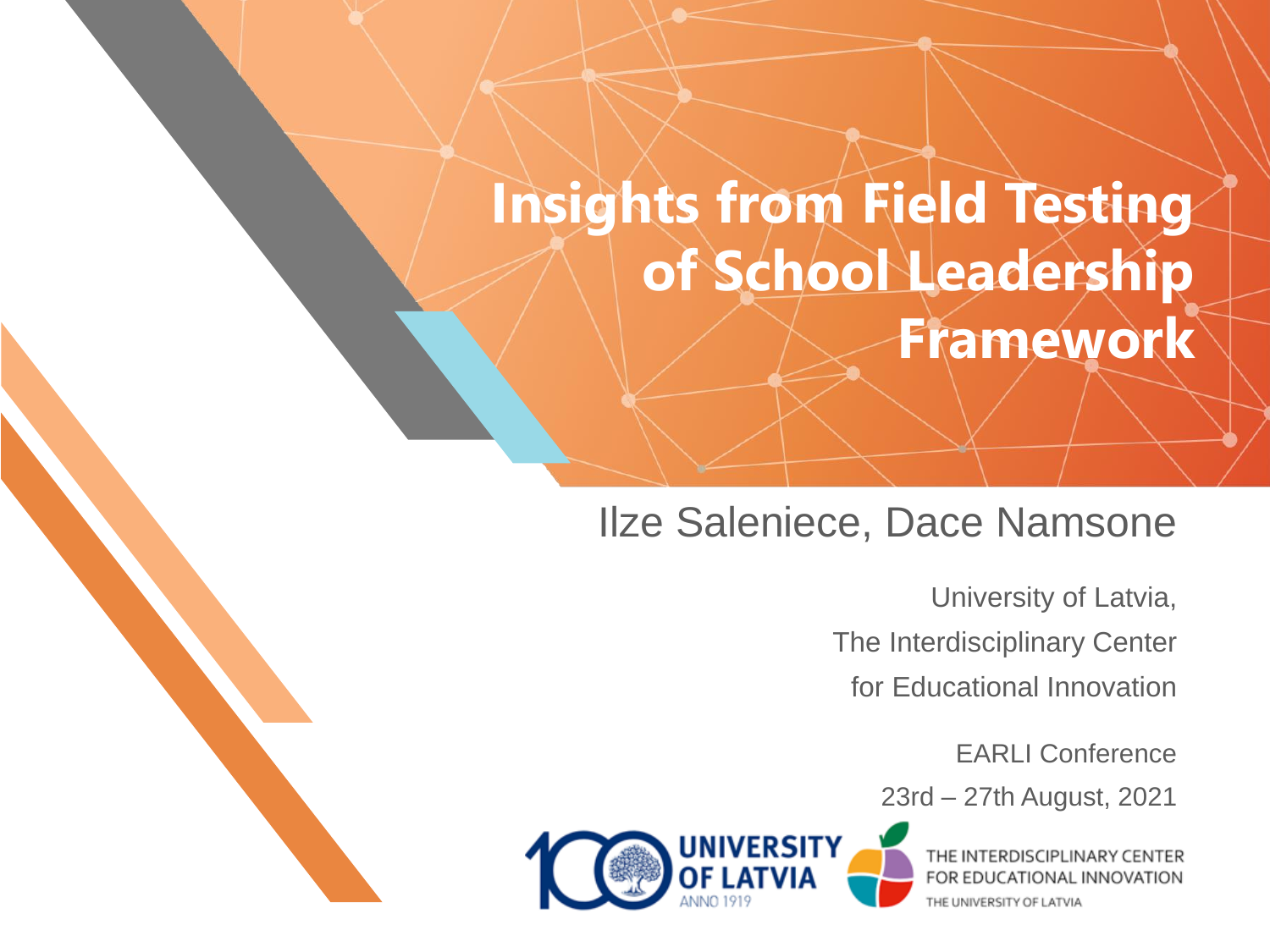## **REFORM** IMPLEMENTATION

Education reform

Curriculum reform in general education; focus on development of 21st century skills

Implementation at school level

Focus and alignment of inputprocess-output factors on achieving reform goals

The role of school leadership

The key role of school leadership in reform implementation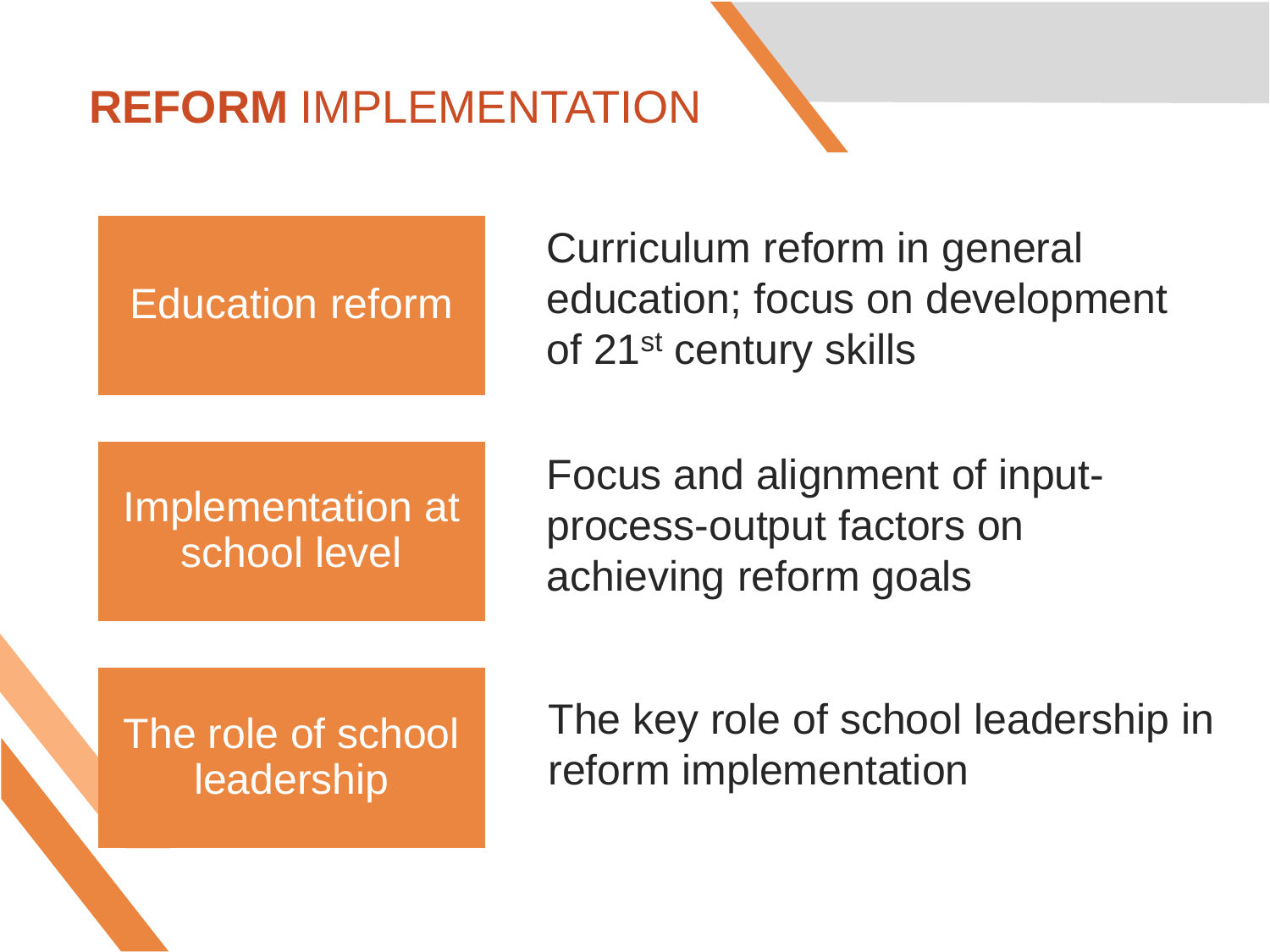#### **BUILDING** A MODEL I



#### **The rationale of the model**

• to develop **evidence-based approach to reform implementation** in general education by collecting and analysing data **on various factors affecting student achievement**, and making data-driven **recommendations for improvement solutions.**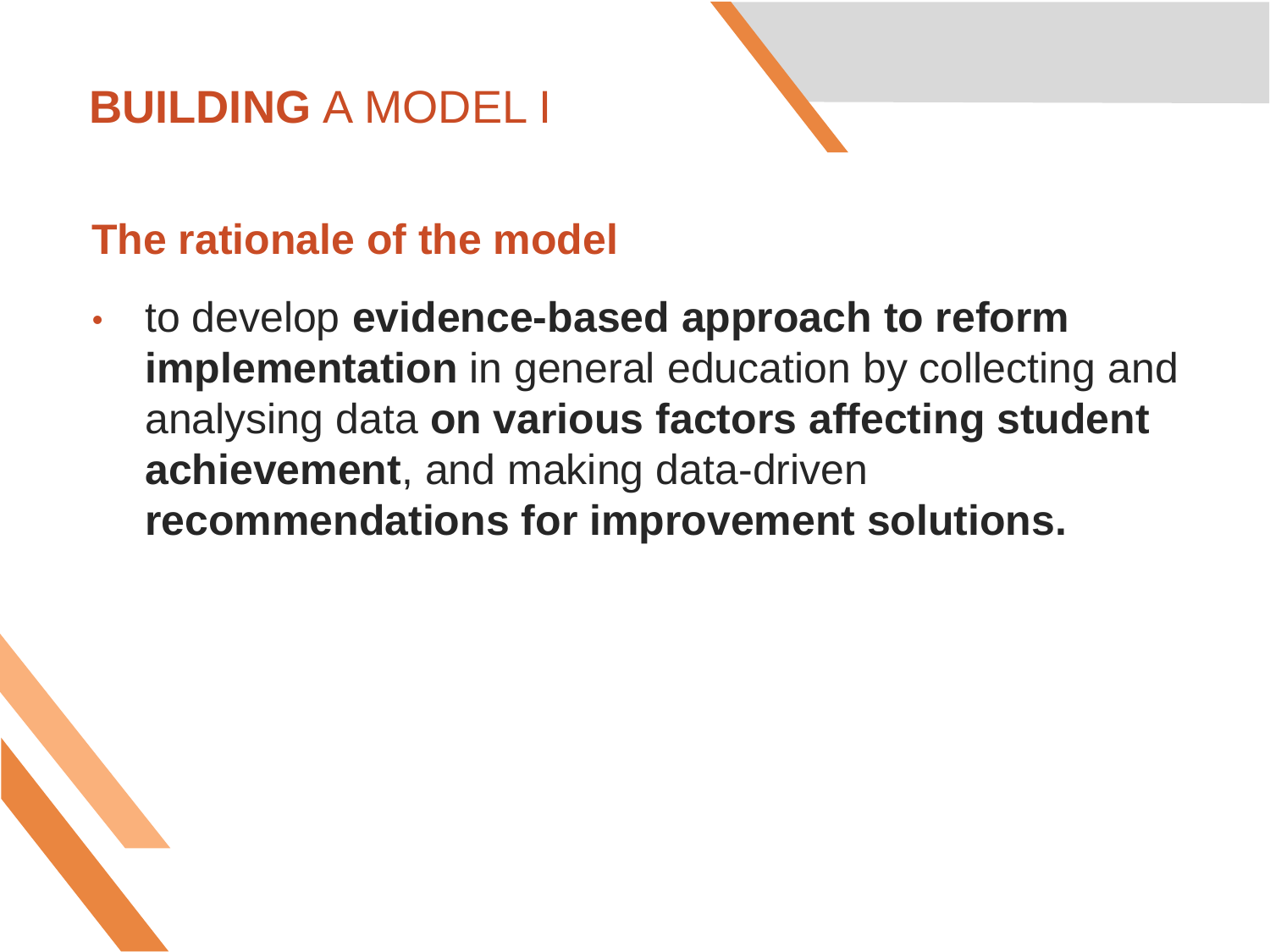## **POINT** OF DEPARTURE

**Having a systemic view on educational effectiveness:** 

- Scheerens (2011),
- model of schooling: context input process – output.

#### **Understanding school leadership practices:**

- Hitt and Tucker (2016), Hallinger (2011), Leithwood (2008),
- key leadership practices influencing student achievement.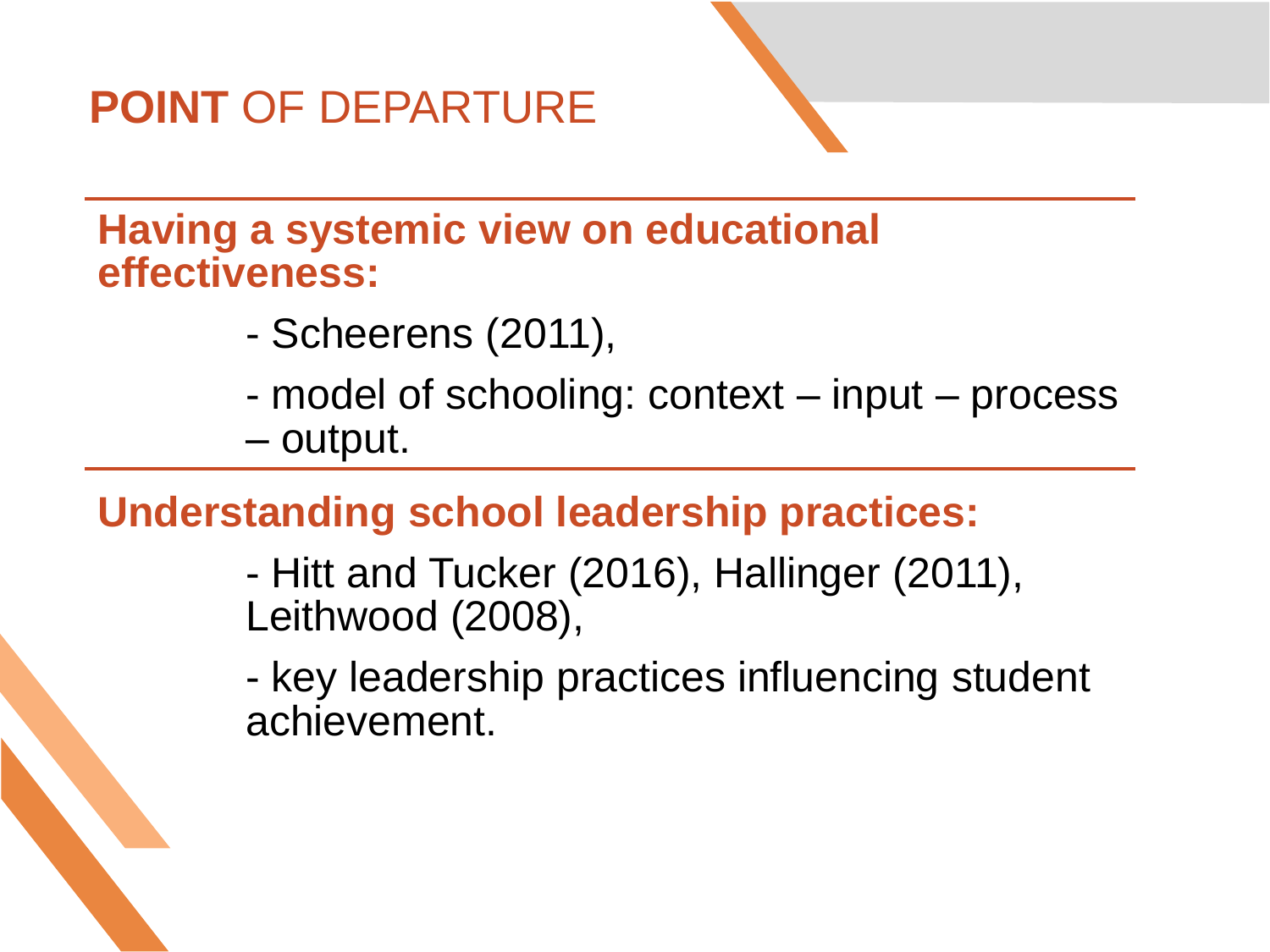#### **BUILDING** A MODEL II

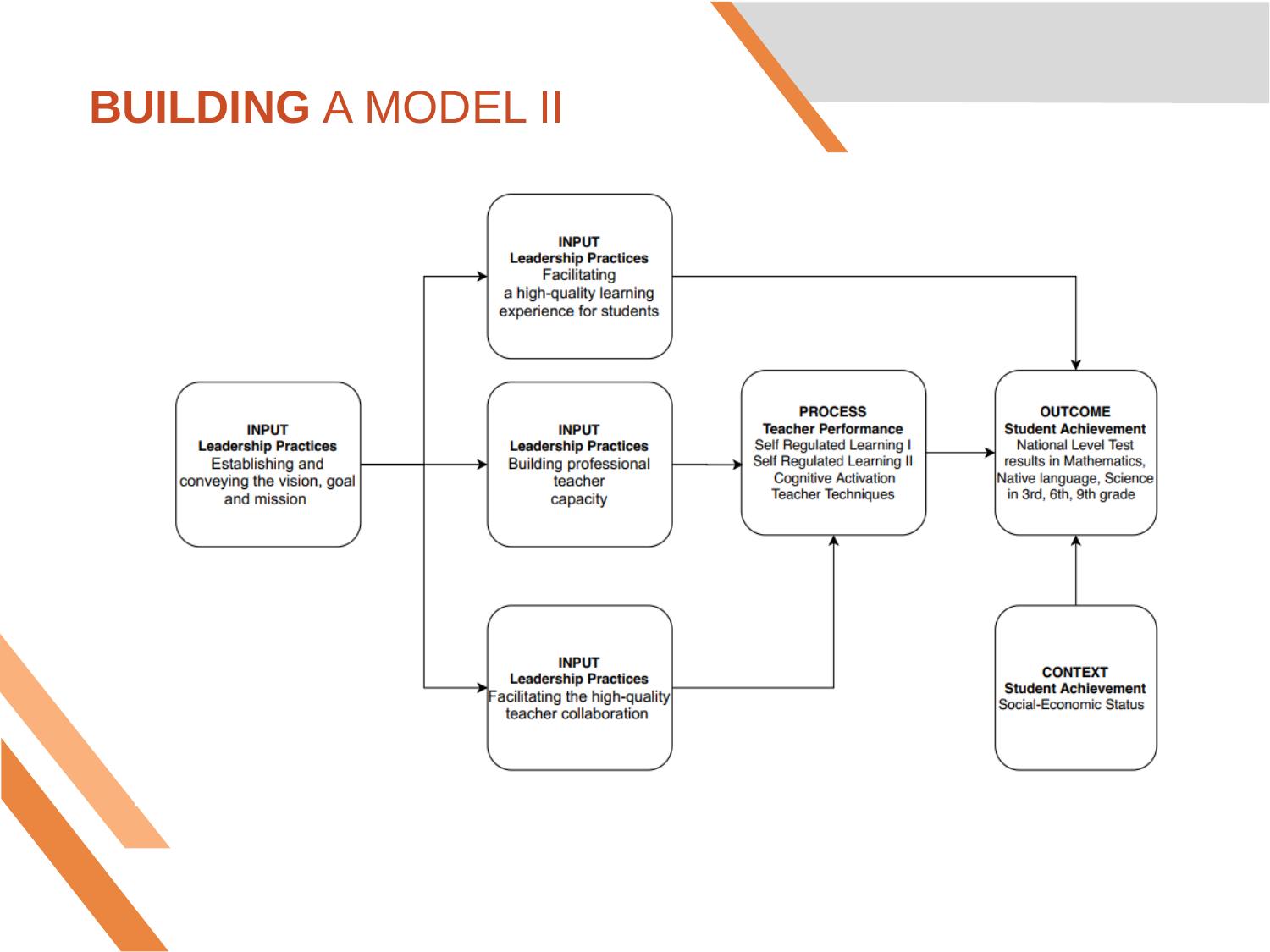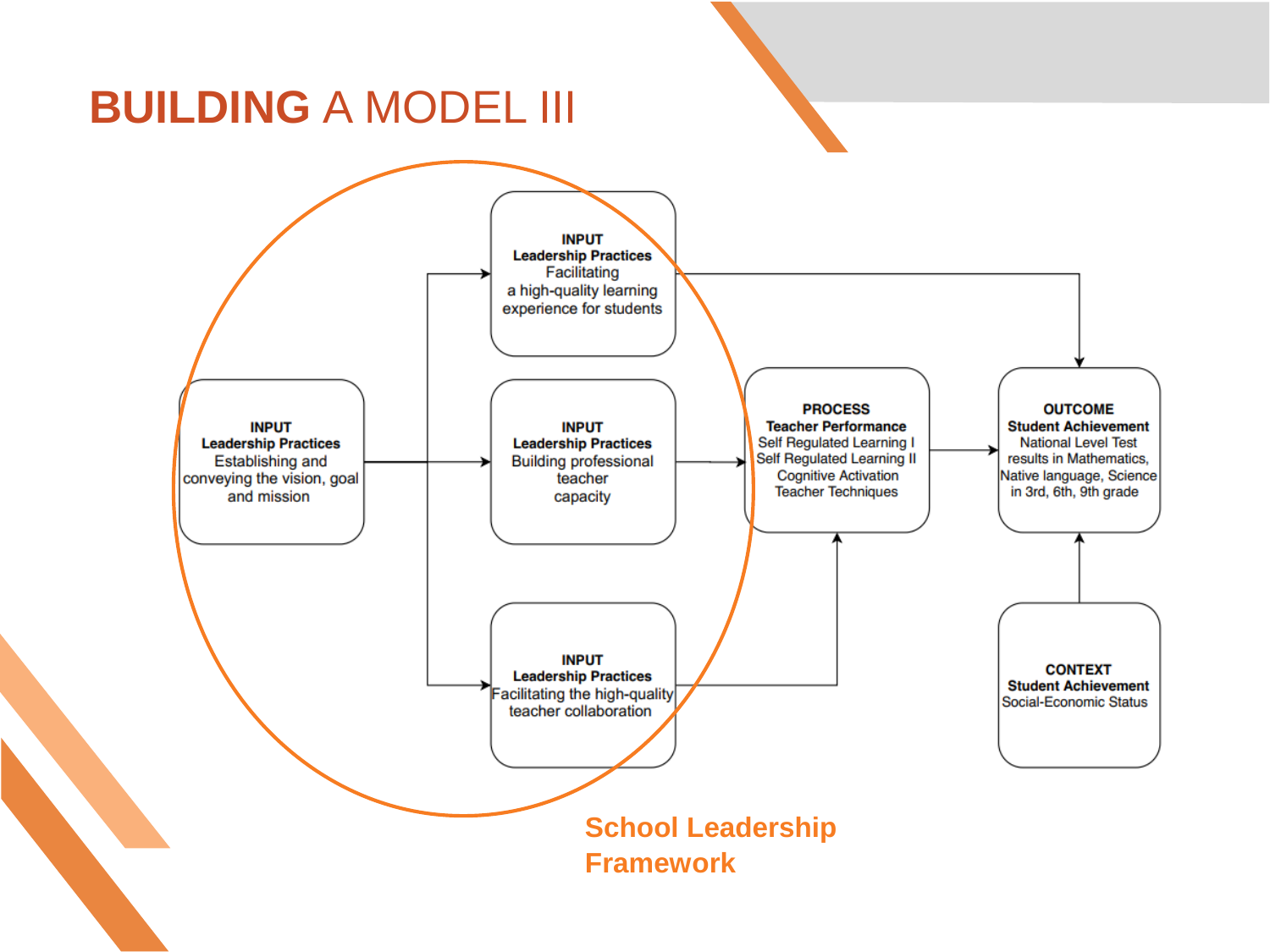## **AIM** OF THE RESEARCH



• to gain **empirical (and context-sensitive) insights** into specifics of **school leadership domain** of the model **by field-testing the** developed prototype of school improvement **model.**

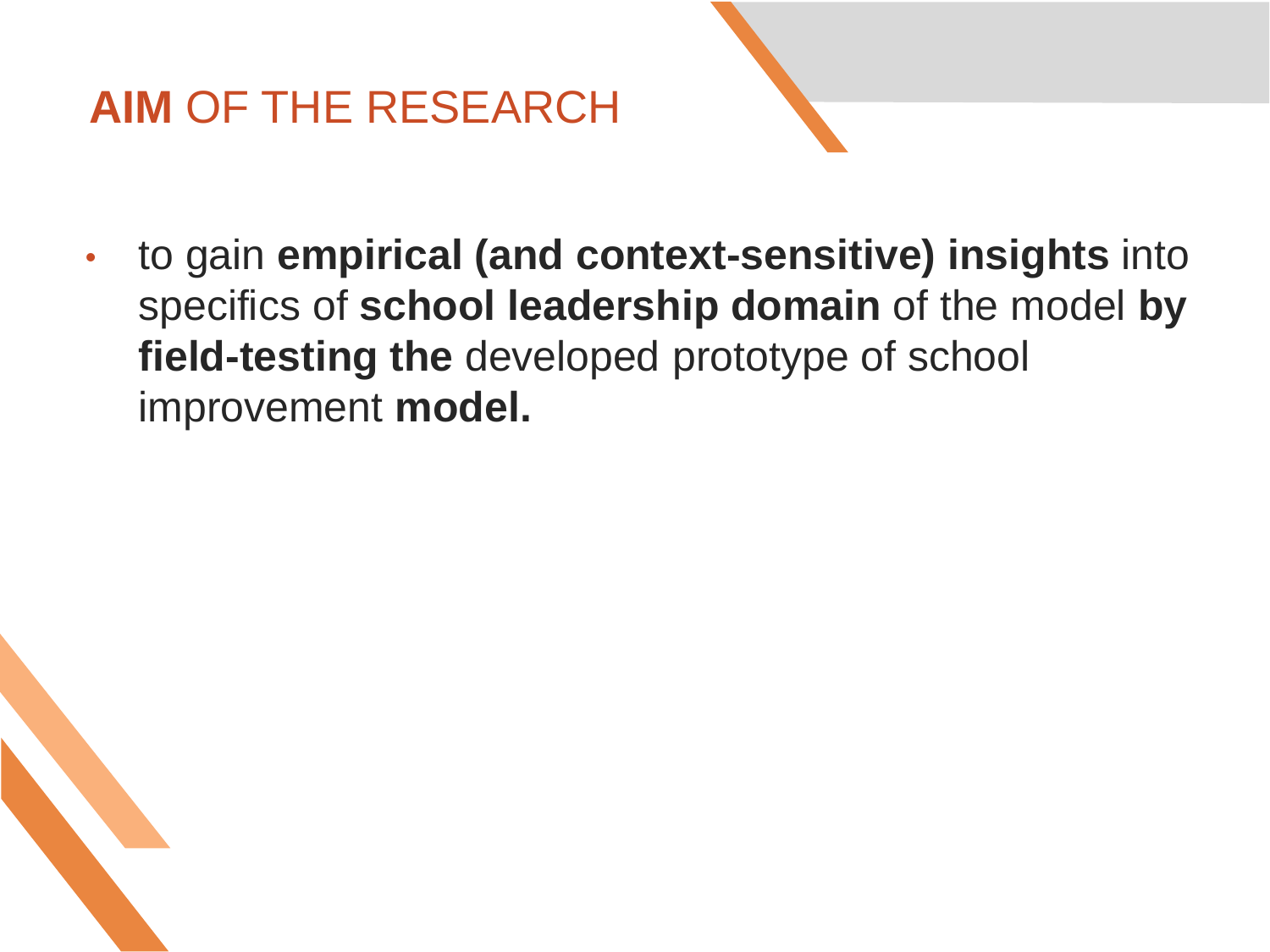#### **METHODOLOGY**

- the application of **the design based research methodology**;
- **field-testing school leadership framework** as part of the developed model prototype in all schools (n=11) of one municipality; the model was developed from 2019 to 2020;
- **continuous cycles of analysis, design, development, implementation, and redesign** (DBRC, 2003; Wang and Hannafin, 2005);
- studies of existing scientific literature, analysis of secondary data, primary data collection on school leadership practices through semi-structured interviews, surveys and field observations, iterative data analysis, regular discussions with school leadership and municipality representatives on the collected data and the framework, and expert discussions on further development of the framework;
	- **an active collaboration** between a team of 9 researchers and practitioners representing 11 schools in the selected municipality - school leadership, teachers, and municipality representatives.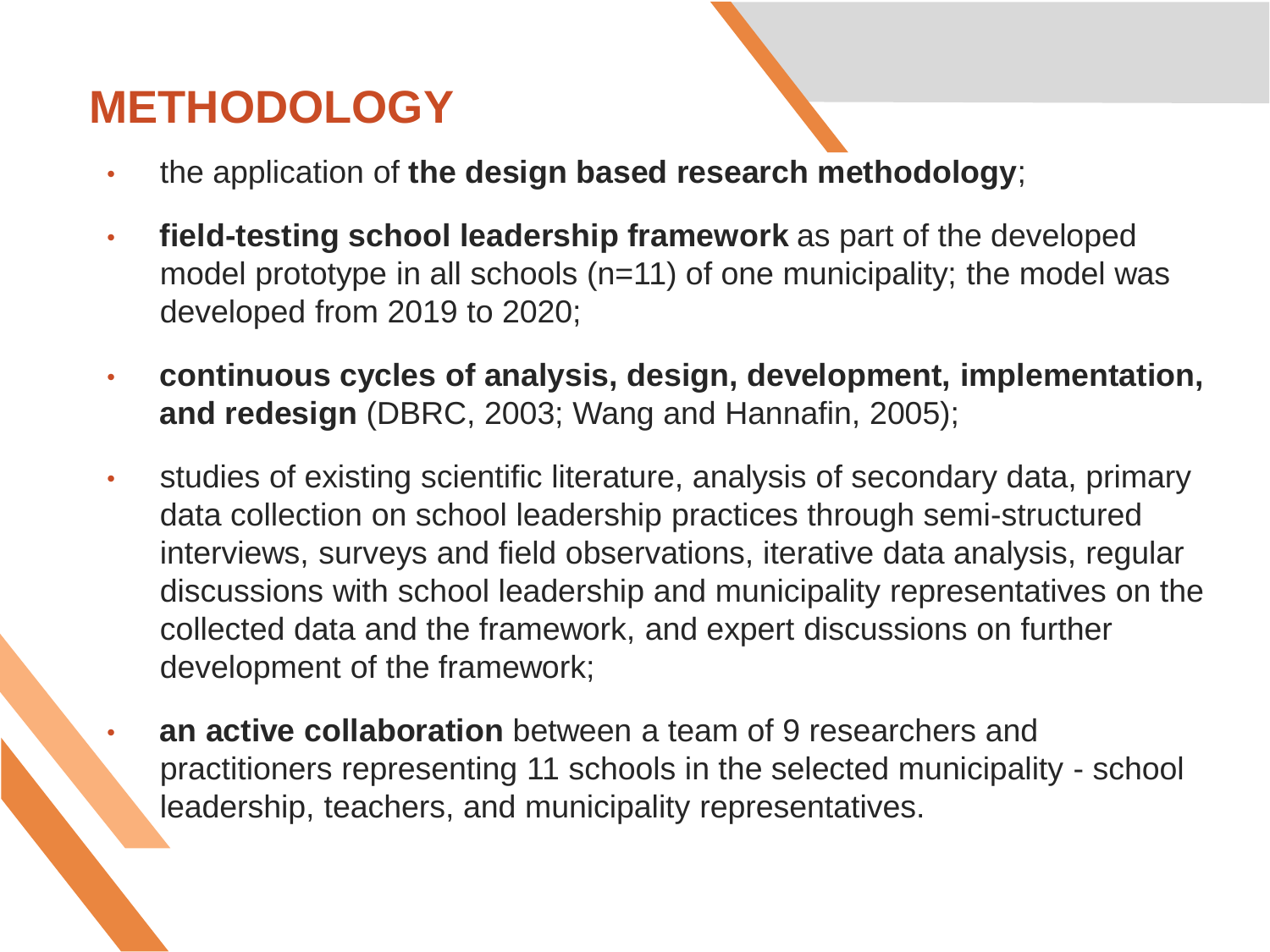#### **RESULTS I**



school leadership performance data (assessment accomplished by a rubric) **should be analysed in the context with data from other domains** – teacher performance data, student achievement data and context data (e.g. SES);

without data insights from other domains **it is not possible to ascertain whether practices described by school leadership are really effective**; and thus, make an adequate assessment of their performance and develop recommendations for the school improvement.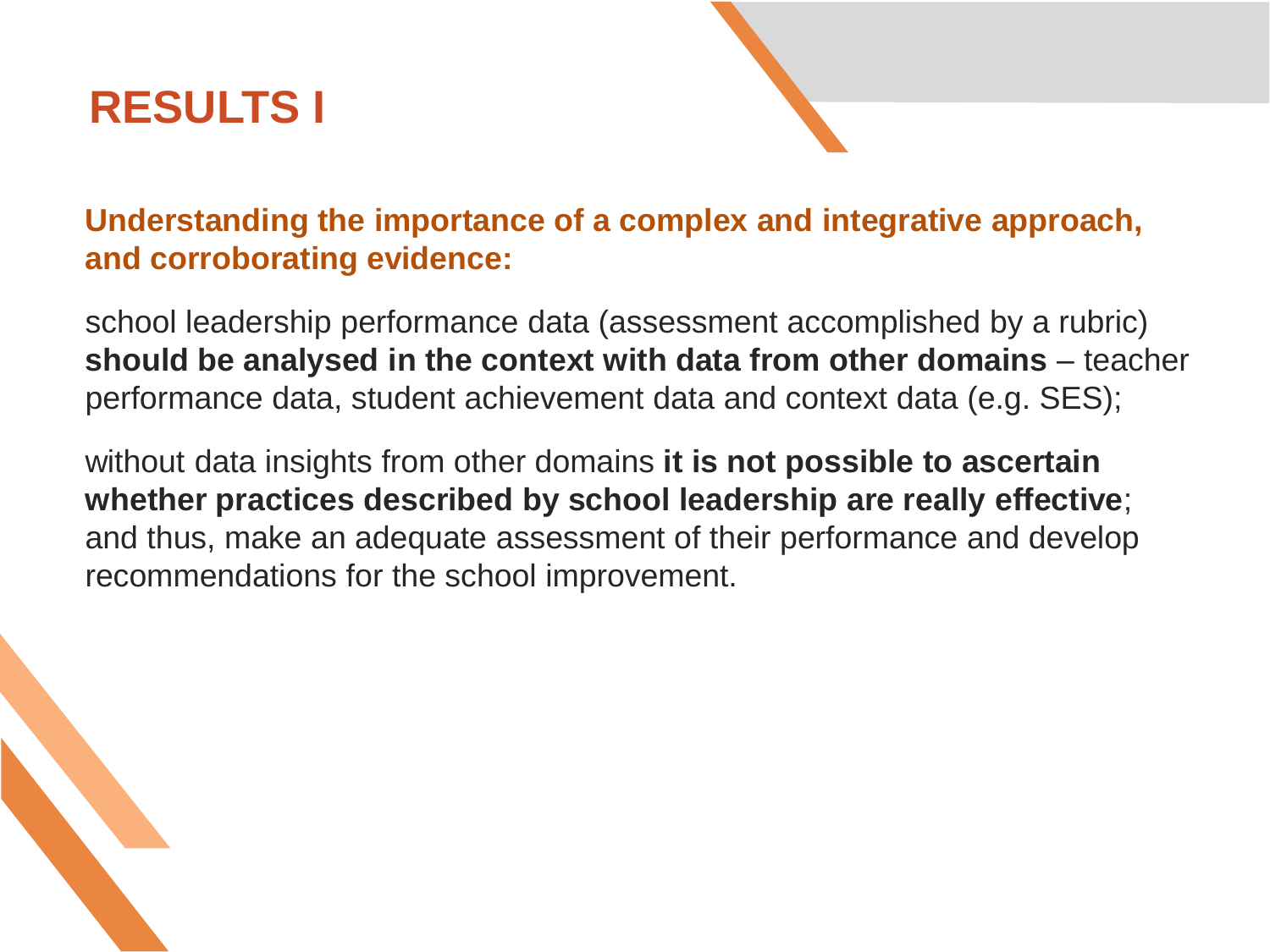#### **RESULTS II**

#### **Identifying touch-points between different domains of the model:**

to have an in-depth and data-driven understanding of school leadership performance, **further and more specific links between assessment of performance in different domains** (leadership-teachers-student achievement) **should be identified**;

through analysis of 11 school cases, researchers have identified a list of touchpoints and **categorized them in three groups:**

> **(1) school leadership-students**, for example, "school leadership practices" + "negative/positive trend in student achievement in Math over a period of three consecutive years";

**(2) school leadership-teachers**, for example, "school leadership practices" + "majority of teachers have low score in criteria assessing skills for student cognitive activation";

**(3) school leadership-students-teachers**, for example, "school leadership practices" + "huge disparity in student achievement between cohorts of 3<sup>rd</sup> grade students<sup>"</sup> + "scores in certain criteria in teacher performance assessment".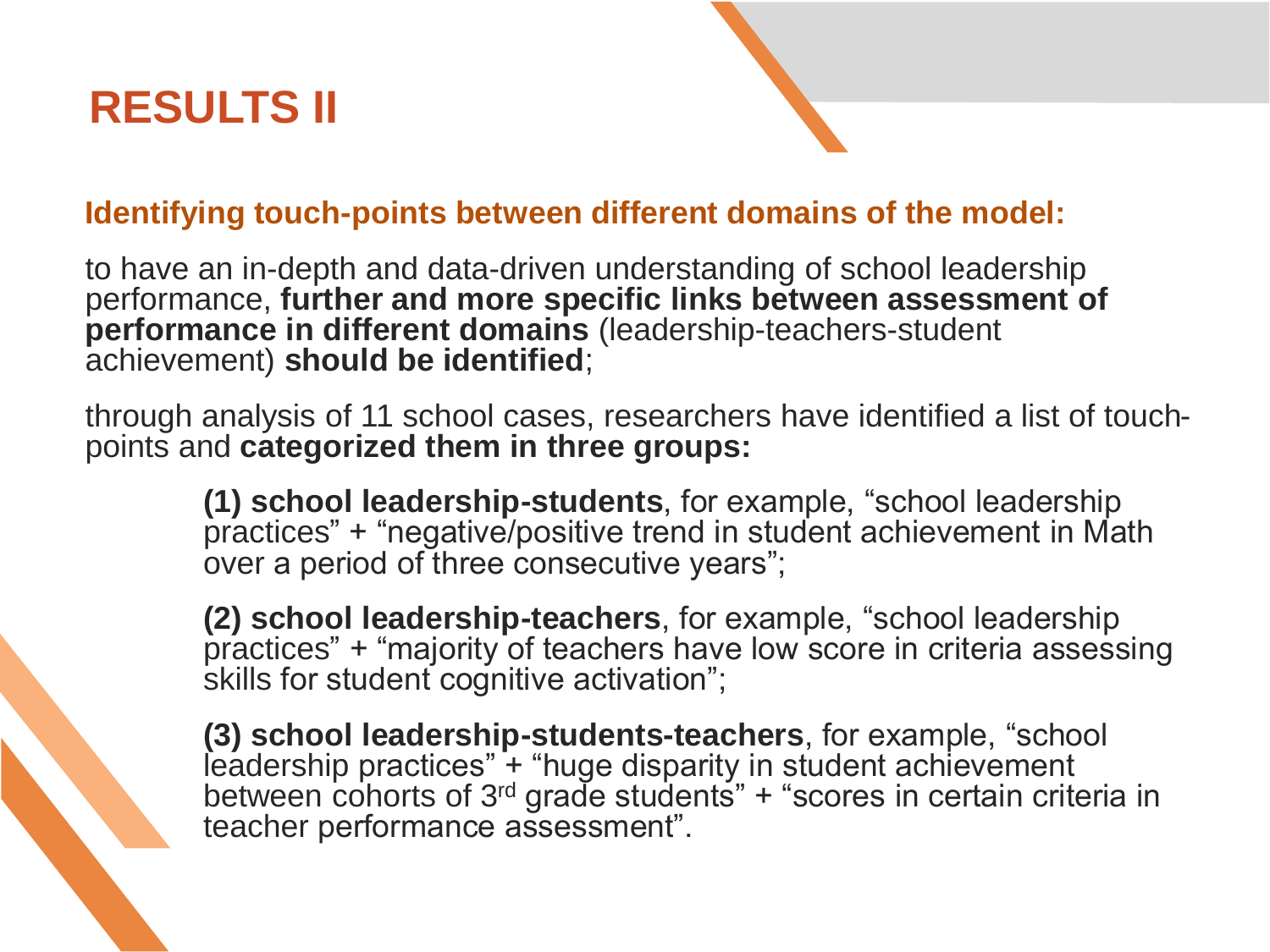## **CONCLUSIONS**

- Existing school leadership frameworks in the literature can serve as a departure point for general understanding;
- To operationalize analysis of school leadership performance with an aim to develop recommendations for school improvement in the context of education reform, further adaptations and field-testing of existing theoretical school leadership frameworks should be accomplished;
- Such frameworks should be designed and used in a way that there is diverse data to corroborate the existing assumptions and conclusions; school leadership performance cannot be viewed in isolation from other domains;
- Specific and contextually sensitive touch-points between school leadership, teachers, students, and context should be established to arrive at a functioning framework that is applicable in the real-world setting and that can contribute to school improvement process.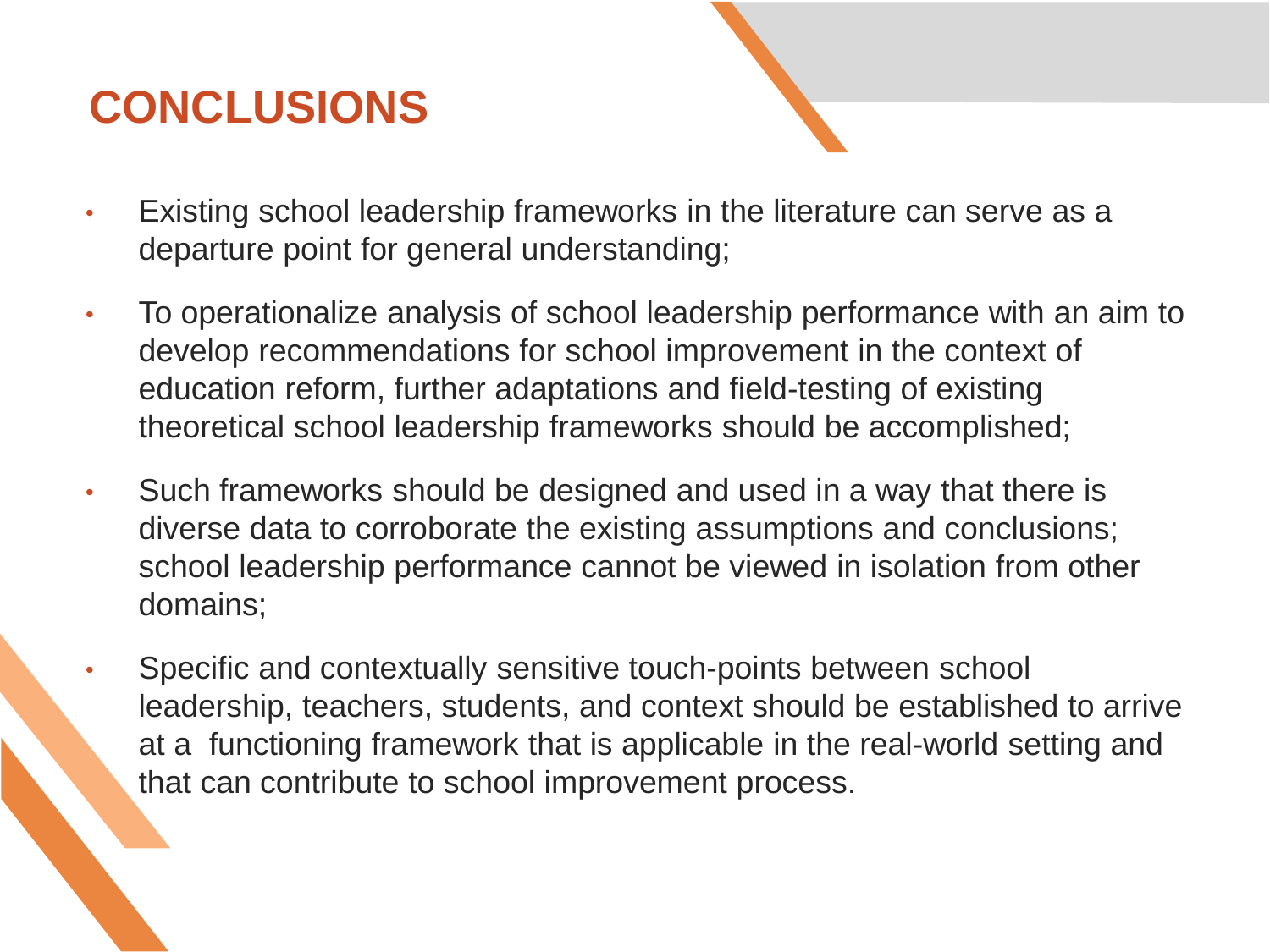# **REFERENCES**

- 
- Hallinger, Philip (2011) "Leadership for learning: lessons from 40 years of empirical research", Journal of Educational Administration, Vol. 49 Issue: 2, pp.125- 142, <https://doi.org/10.1108/09578231111116699>
- Hitt DH, Tucker PD. Systematic Review of Key Leader Practices Found to Influence Student Achievement: A Unified Framework. Review of Educational Research. 2016;86(2):531-569. doi[:10.3102/0034654315614911](https://doi.org/10.3102/0034654315614911)
- Design-Based Research: An Emerging Paradigm for Educational Inquiry. (2003). Educational Researcher, 32(1), 5–8. <https://doi.org/10.3102/0013189X032001005>
- Leithwood Kenneth, Harris, Alma, Hopkins, David (2008) Seven strong claims about successful school leadership, School Leadership and Management, 28:1, 27-42
- Scheerens, J. (2011). Measuring educational quality by means of indicators. In J. Scheerens, H. Luyten, & J. van Ravens (Eds.), *Perspectives on educational quality: illustrative outcomes on primary and secondary schooling in the Netherlands* (pp. 35-50). Springer
- Viennet, R. and B. Pont (2017), "Education policy implementation: A literature review and proposed framework", OECD Education Working Papers, No. 162, OECD Publishing, Paris
	- Wang, F., & Hannafin, M. J. (2005). Design-based research and technology-enhanced learning environments. Educational Technology Research and Development, 53(4), 5-23